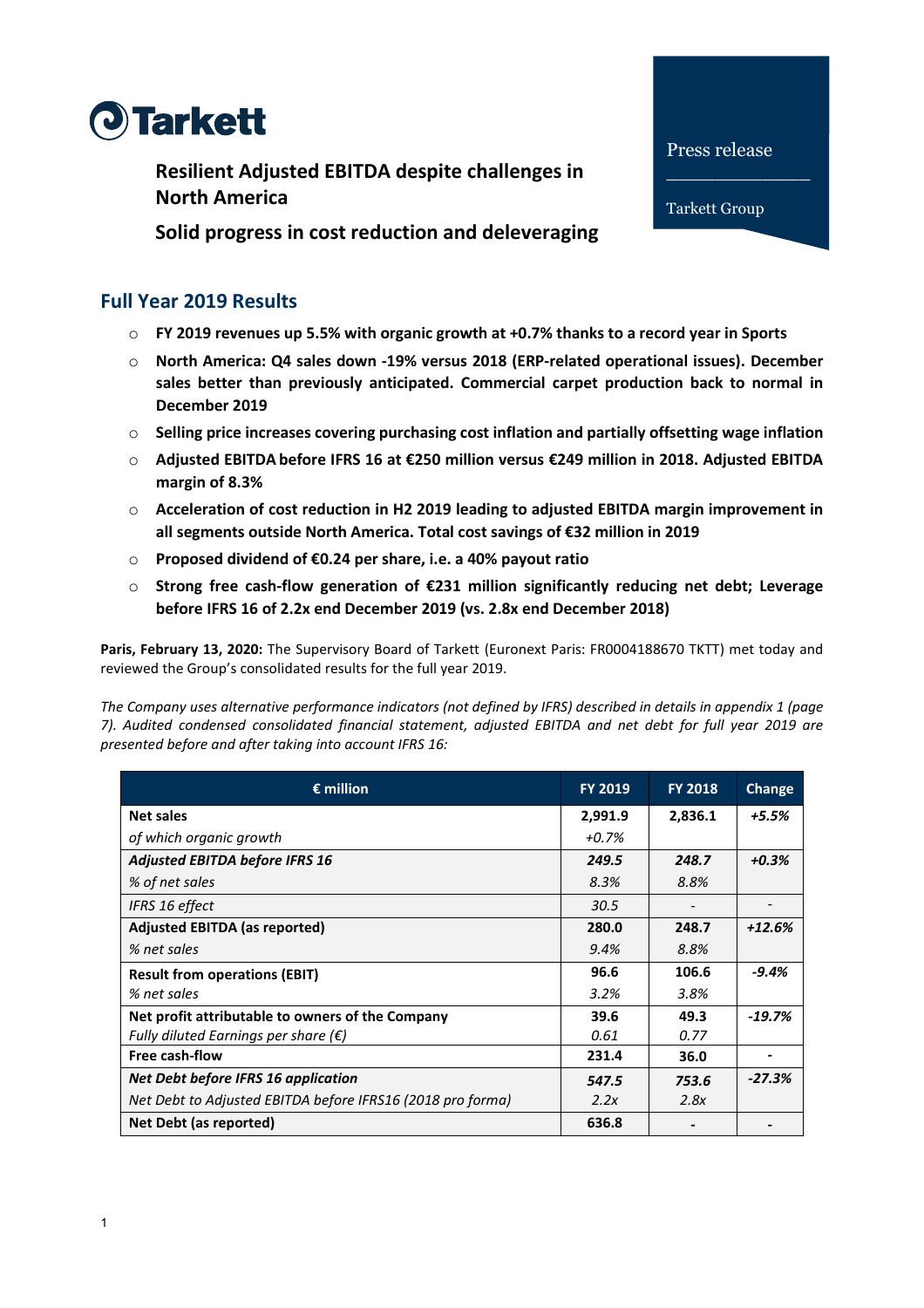Commenting on these results, **CEO Fabrice Barthélemy** said: *" In 2019, we grew our revenues and maintained our adjusted EBITDA. The flooring business in North America had a difficult year and operational issues in Q4. We solved these issues before year end and implemented a dedicated action plan to recover our profitability in the region, including a successful industrial footprint reorganization, the launch of a SG&A cost saving program and a reshuffling of our sales force. The other segments performed well given the market conditions. The Sports segment recorded a very dynamic performance while increasing its profitability. Thanks to strong cash flow generation, we significantly reduced our net debt and regained financial flexibility.* 

*In 2019, we also deployed our Change to Win strategic roadmap. We achieved an important milestone in circular economy with the launch of a unique recycling offer in carpet tiles that combines a breakthrough technology and innovative product formulation. In 2020, Tarkett will continue its transformation journey to deliver its midterm objectives, with a strong focus on sales efficiency and profitability in North America. "*

#### **1. Change to Win strategic plan on a good track**

- Sustainable growth:
	- o Third year in a row of double digit organic growth in Sports (+12.9% in 2019), leveraging our end-user focused strategy and global scale;
	- o Focus on key commercial end-user segments: workplace, education, healthcare/aged care and hospitality through implementation of key account managers' organization.
- One Tarkett for our customers:
	- o Shift to single branding in North America and sales force reorganization;
	- o Innovation and R&D reorganization to better address customers' needs; launch of product range simplification program.
- People and Planet:
	- o Introduction of new CSR objectives: 30% of recycled raw materials used in production (12% in 2019) by 2030 and reducing by 30% GHG emissions intensity (scope 1 and 2, kg CO2 e/sqm) by 2030 (-15% between 2010 and 2019);
	- o Launch in Europe of a unique recycling offer for commercial carpet combining breakthrough recycling technology and innovative product formulation developed by Tarkett in a partnership with a leading supplier of nylon yarns;
	- o Strong commitment to safety and internal mobility supported by ambitious objectives for 2025.
- Cost and financial discipline:
	- o Cost reduction program well on track: €32 million achieved in 2019, out of €120 million targeted between 2019 and 2022;
	- o Significant progress in reorganizing the industrial footprint with 3 sites closed at the end of 2019, launch of a SG&A cost reduction program in North America, EMEA and central functions in Q4 2019;
	- o Expansion of production capacity in growing categories (LVT products, accessories), ongoing deployment of automation program across manufacturing sites;
	- $\circ$  Significant deleveraging over the course of the year, allowing the Group to reach 2.2x in line with its Change to Win objective, ie between 1.5x and 2.5x Adjusted EBITDA (before IFRS 16).

## **2. 2020 Outlook**

Management's priority is to get back to growth and restore profitability in North America flooring activities. Actions to improve sales in the region aim at delivering revenue growth in 2020, notwithstanding a Q1 expected to be challenging. Tarkett's flooring activities in North America are now organized under one brand, with a sales force focused on strategic end-user segments and actively promoting the newly launched mid-range carpet tiles and LVT. North America will also benefit on a full-year basis from the industrial footprint reorganization and other cost measures implemented in 2019.

Market conditions in EMEA and CIS flooring markets are anticipated to remain soft in 2020. Demand in Sports remains solid and should generate further growth for the segment in 2020.

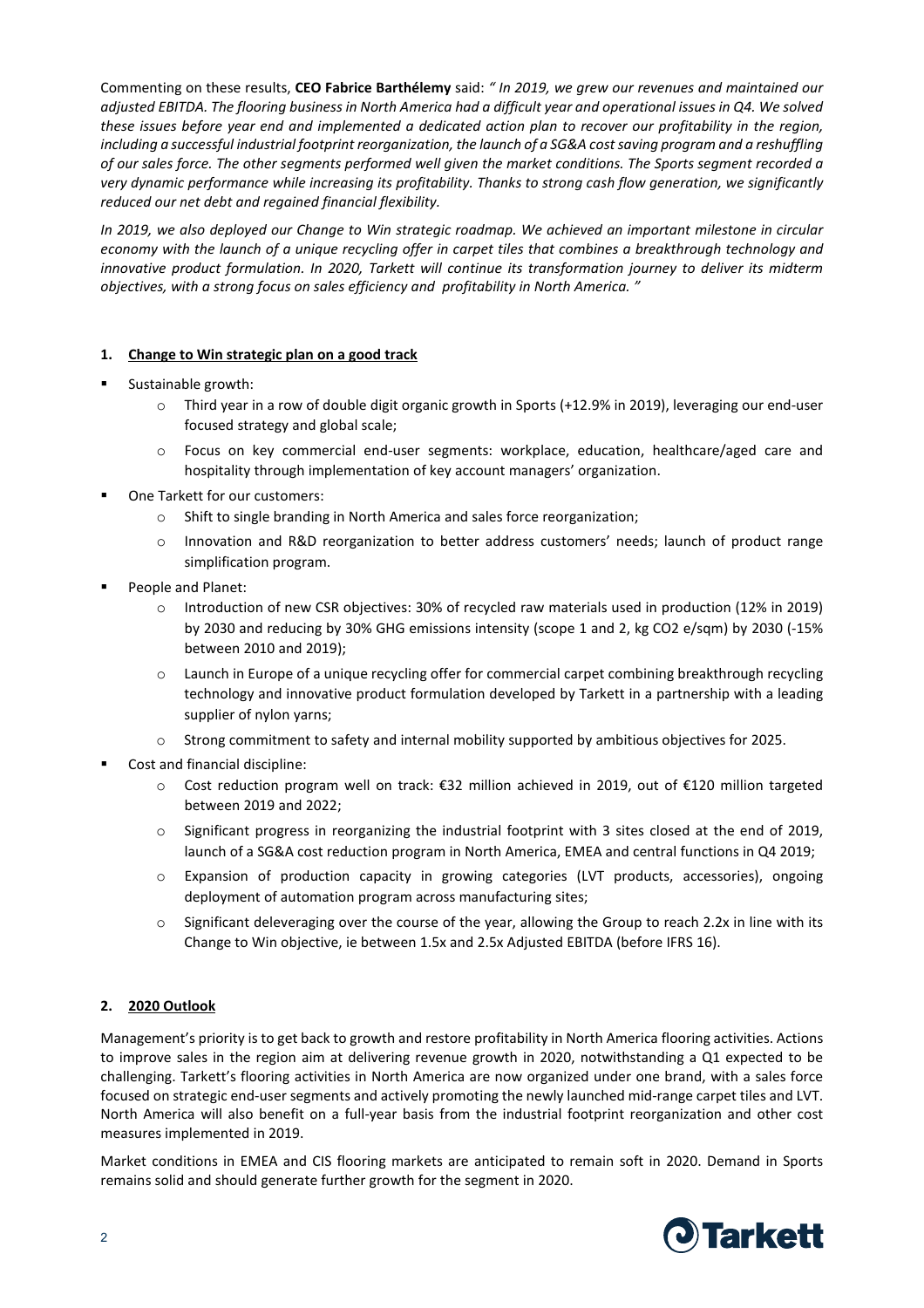Tarkett expects some inflation driven by energy and some raw materials and will keep managing its selling prices to offset such impacts.

The Group is pursuing its strategic initiatives to grow its top line and restore its profitability, including a cost reduction program which aims at delivering €30 million of savings in 2020. Tarkett aims at increasing its adjusted EBITDA margin in 2020.

The Group will also continue to tightly manage working capital and capex to further reinforce its financial flexibility.

Tarkett is executing its strategic initiatives to deliver on its mid-term financial objectives (objectives presented as reported, after IFRS 16):

- o Organic growth CAGR above GDP growth in key regions for the period 2019-2022
- o Adjusted EBITDA margin at least at 12% by 2022
- o Net debt to adjusted EBITDA comprised between 1.6x and 2.6x at each year end of the period.

#### *Exposure to China:*

The Group is closely monitoring the situation since the outbreak of the "coronavirus" crisis. For the Group, China is a niche market representing less than 1% of total net revenues. In addition, Tarkett has a limited exposure to China both in manufacturing and procurement. The Group is, however, working to mitigate the impact on the supply chain.

#### **3. Group full year results**

**Group net revenues** amounted to €2,991.9 million in FY 2019, an increase of +5.5% year-over-year. This increase reflected moderate organic growth (+0.7%), a positive scope effect (+2.1%) and a positive forex impact (+2.6%), mainly related to the appreciation of the dollar versus the euro. Organic growth was impacted by an overall weak performance in North America. This was heightened in Q4 as sales in North America organically fell by 18.9%. CIS, APAC and Latin America revenues were down on a like-for-like basis notwithstanding better trends in H2. EMEA achieved positive organic growth despite a mixed performance in Q4, while Sports grew at a rapid pace in 2019. Overall organic growth was down 2.5% in Q4 2019 due to North America.

**Adjusted EBITDA** amounted to €280 million in FY 2019 including €30.5 million of IFRS 16 impact. Tarkett recorded a negative volume and mix effect of €39.3 million mostly driven by North America. This has been offset by €32.4 million of cost savings (€26.6 million of productivity gains and €5.8 million of SG&A savings), positive forex effects and acquisitions' contribution. Selling price increases amounted to €22.4 million. They fully covered purchasing cost inflation (€10 million) and a large share of annual wage inflation (€16 million). Adjusted EBITDA margin before IFRS 16 was down 50 basis points at 8.3% compared to 2018. Margins improved in the second half in all segments outside North America.

**Adjustments to EBIT** represented €25.2 million in 2019, compared to €24.7 million in 2018, including provisions for restructuring costs of €19.7 million compared to €11.2 million in 2018. The provision for restructuring mostly increased due to three plant closures implemented in 2019 as well as SG&A cost reduction measures in North America.

**Financial expenses** increased by €8.7 million to reach €38.8 million in 2019 as a result of the application of IFRS 16 which uplifted them by €4.2 million in 2019. This also reflected the rise in average financial debt in 2019 compared to 2018 following the acquisition of Lexmark in the fourth quarter of 2018. The **effective tax rate** amounted to 28.3% compared to 24.2% in 2018, which had included the favorable conclusion of a tax litigation in Canada. **Net income** amounted to €39.6 million, representing a fully diluted EPS of €0.61.

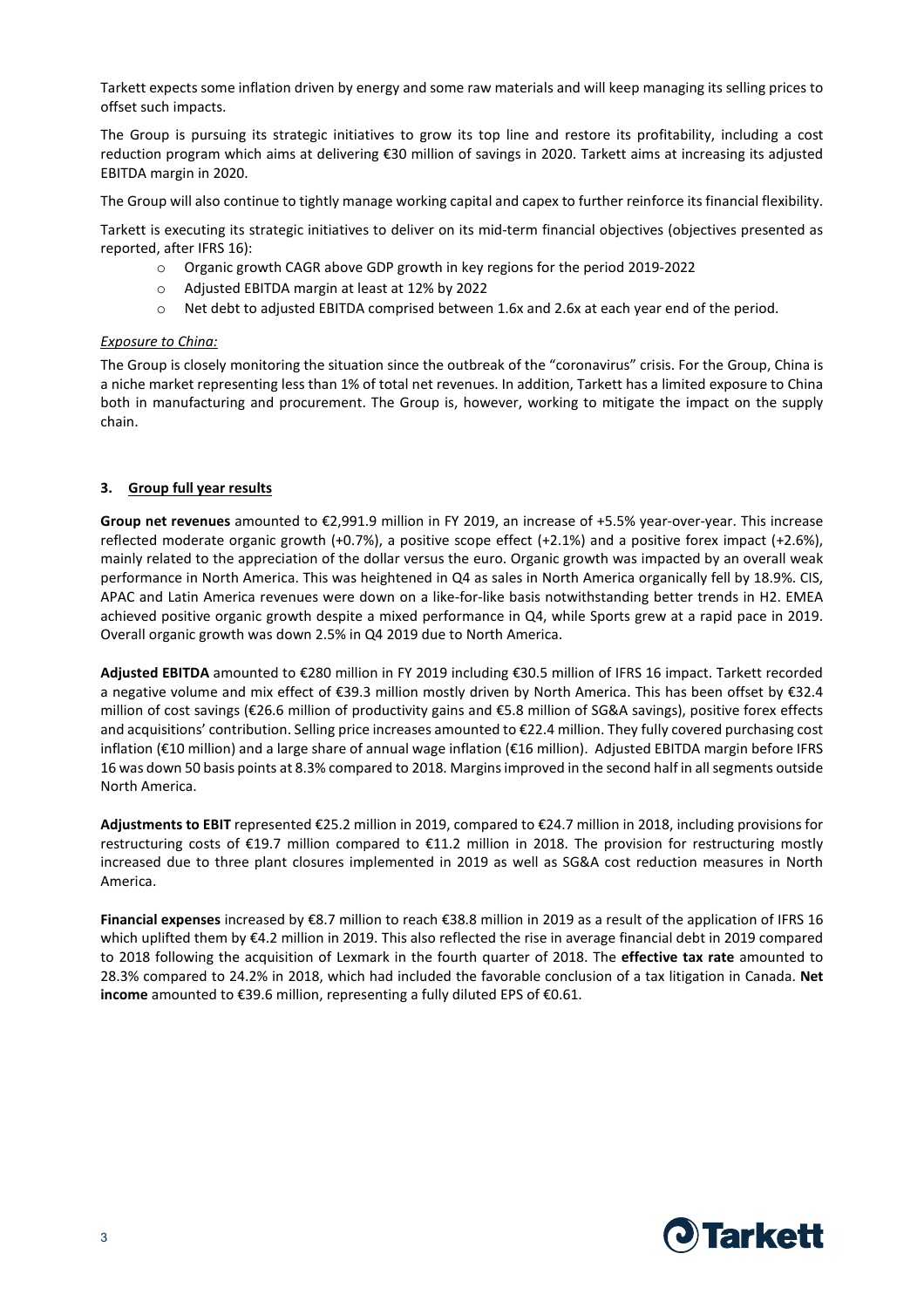#### **4. Net sales and adjusted EBITDA before IFRS 16 application by segment**

*For ease of comparison, figures for 2019 are presented before IFRS 16 in the table below for the full year and in appendix 4 (page 10) for half-year.* 

*Reported figures (after IFRS16) for half year and full year 2019 adjusted EBITDA by segment are presented in appendix 7 (page 11).* 

|                      |                |                | <b>Net sales</b> |          | <b>Adjusted EBITDA before IFRS 16</b> |                          |                |                          |
|----------------------|----------------|----------------|------------------|----------|---------------------------------------|--------------------------|----------------|--------------------------|
| $\epsilon$ million   | <b>FY 2019</b> | <b>FY 2018</b> | Change           | o/w LfL  | FY 2019                               | <b>FY 2019</b><br>margin | <b>FY 2018</b> | <b>FY 2018</b><br>margin |
| EMEA                 | 910.4          | 908.4          | $+0.2%$          | $+0.9%$  | 94.7                                  | 10.4%                    | 97.3           | 10.7%                    |
| North America        | 825.9          | 783.6          | $+5.4%$          | $-6.9%$  | 51.5                                  | 6.2%                     | 70.2           | 9.0%                     |
| CIS, APAC & LATAM    | 587.4          | 580.5          | $+1.2%$          | $-1.0%$  | 79.8                                  | 13.6%                    | 74.1           | 12.8%                    |
| Sports               | 668.1          | 563.6          | $+18.5%$         | $+12.9%$ | 71.0                                  | 10.6%                    | 52.8           | 9.4%                     |
| <b>Central Costs</b> |                |                |                  |          | $-47.5$                               |                          | -45.6          |                          |
| <b>Total Group</b>   | 2,991.9        | 2,836.1        | +5.5%            | $+0.7%$  | 249.5                                 | 8.3%                     | 248.7          | 8.8%                     |

**The EMEA segment** reported stable net revenues in 2019 compared to last year, reflecting a moderate organic growth of +0.9% and unfavorable exchange rate fluctuations, mainly with regards to the Swedish and Norwegian krona. After revenue growth of +1.5% in the first nine months on a like-for-like basis, they were down -1% in Q4 as a result of the exit of the laminate production. The slowdown in renovation and new building construction in Germany and persistent uncertainties related to Brexit in the UK continued to affect the level of activity. Following strong growth in the first nine months, the Nordic region stabilized in Q4. The trend was positive in France as revenues organically grew in H2. Selling price increases were sustained across the region.

The EMEA segment recorded an adjusted EBITDA margin before IFRS 16 of 10.4% in 2019 compared to 10.7% in 2018. Adjusted EBITDA margin progressed in H2, largely driven by a sustained level of productivity gains and the coverage of purchasing cost inflation and a large proportion of wage inflation by selling price increases.

**The North American segment** reported net revenues up +5.4% in 2019, as Lexmark acquisition and a positive forex effect fully covered the -6.9% revenue decline on a like-for-like basis. Organic growth was down -3.0% in the first nine months mostly driven by softness in commercial carpet and a lower level of activity in residential. The slower production ramp-up in commercial carpet following the Group's ERP implementation in October resulted in a revenue drop of -18.9% on a like-for-like basis in Q4. This was, however, mitigated by some growth in resilient products for commercial segments. Lexmark has not delivered to expectations during the year – a new head of the hospitality business was appointed in January 2020 to lead the recovery.

The adjusted EBITDA margin before IFRS16 amounted to 6.2% compared with 9.0% in 2018. This 280 basis points decrease was largely driven by H2 performance which was affected by Q4 sales drop. Sales were down in Q4 mainly due to production issues in commercial carpet following the ERP implementation. Challenges on sales in 2019, including the lower performance of Lexmark, poorer product mix and destocking, weighed on the profitability. Overall North America generated a large proportion of the negative volume and mix effect recorded by the Group in 2019. The industrial footprint restructuring was completed in Q3 2019 and SG&A cost reduction initiatives were launched.

Net revenues in **the CIS, APAC and Latin America segment** were up +1.2% in 2019, driven by dynamic activity in Latin America, improving trends in CIS and positive exchange rates variation in H2 2019. Organic growth was down -1.0% on a full year basis (-3.1% in H1 2019) as sales stabilized in Q3 and progressed by +1.3% in Q4 on a like-forlike basis. The activity in CIS improved in Q4 after stabilizing in Q3. Latin America remained dynamic in Q4 and revenues significantly grew on a like-for-like basis in 2019. APAC recorded negative organic growth in Q4 and on a full year basis despite solid growth in China.

The CIS, APAC and Latin America segment recorded an adjusted EBITDA margin before IFRS 16 of 13.6% in 2019 versus 12.8% in 2018. This increase was driven by a significant performance improvement in H2 mostly resulting

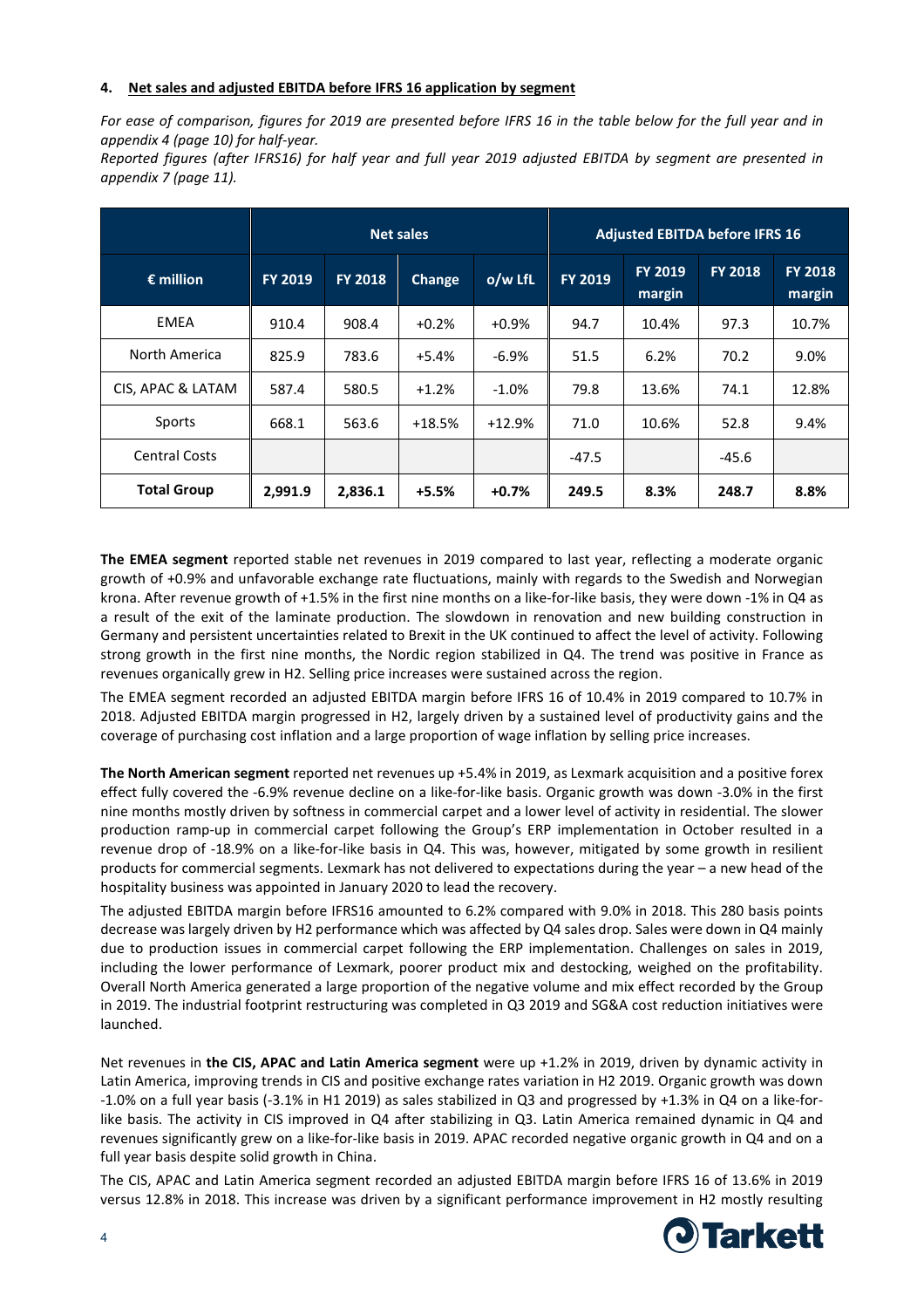from a strong level of productivity gains, lower inflation and good pricing management. Purchasing costs inflation eased towards the end of the year, while the "lag effect" (net effect of currency and selling price adjustments) amounted to €4.9 million in H2 2019. Tarkett achieved a solid adjusted EBITDA margin before IFRS 16 of 15.2% in H2 2019 compared to 13.5% in H2 2018.

**The Sports segment** recorded an increase in net revenues of +18.5% in 2019 reflecting strong organic growth (+12.9%), a positive euro-dollar forex effect (+4.8%) and a slight perimeter effect (+0.8%). For the third year in a row, revenues organically grew by more than +10% in 2019, owing to dynamic markets and share gains. Tarkett is now leading sport artificial turf in EMEA in addition to leading this market in North America. Revenues grew by +18.5% on a like-for-like basis in Q4. Turf activities remained buoyant in Q4, while Track activities achieved a good level of growth as better weather conditions compared to Q4 2018 allowed to install late in the season.

The Sports segment significantly increased its profitability in 2019 and achieved an adjusted EBITDA margin before IFRS 16 application of 10.6%. This was largely driven by H2 performance as margin increased by 220 basis points to reach 13.4%, including litigation settlements (net positive effect of €5.4 million). Excluding the favorable settlements, H2 adjusted EBITDA margin would still be up 130 basis points versus H2 2018, at 12.1% as a result of the significant increase in volume and mix and the good execution of projects.

**Central costs not allocated to the segments** were at €47.5 million in 2019, a moderate increase compared to 2018 (+4%), reflecting normal salary inflation and investment in digital marketing.

#### **5. Balance sheet and cash flow statement**

Tarkett pursued its tight management of **working capital** resulting in a net reduction of working capital of €190.4 million in 2019. The Group continued to decrease its inventory level and reduced its DOI by 4.2 days compared to 2018. Non-recourse factoring and securitization programs were successfully implemented and amounted to €126.3 million at the end of December.

In 2019, **ongoing capex** amounted to €124.6 million or 4.2% of net revenues compared with 4.5% in 2018. The Group expanded production capacity in LVT in Europe and in Russia, in accessories in North America, and opened a wood parquet line in Russia. Capex also included investment in automation and production capacity to manufacture 100% recyclable carpet tiles.

As a result of these actions, Tarkett generated a **free cash flow** of €231.4 million in 2019 compared with €36.0 million in 2018 and materially reduced its net debt at the end of the year compared to end December 2018.

**Reported net debt** amounted to €636.8 million at the end of December 2019, or a leverage ratio of 2.3x adjusted EBITDA at end December 2019. Based on existing lease contracts, applying IFRS 16 increased net debt at 2019 year end by an amount of €89.3 million. The documentation of Tarkett's financing agreements provides that the effect of changes in accounting standards should be neutralized. **Accordingly, net debt is considered before IFRS 16**, i.e. €547.5 million, representing **a leverage ratio of 2.2x at the end of December 2019,** a significant reduction compared to 2.8x at the end of December 2018.

#### **6. Dividend**

The Management Board will propose the payment in cash of a dividend of  $\epsilon$ 0.24 per share in respect of 2019, representing a pay-out ratio of 40%, aligned with the distribution policy defined in the Change to Win strategic plan. The dividend will be submitted for approval at its annual general meeting on April 30, 2020.

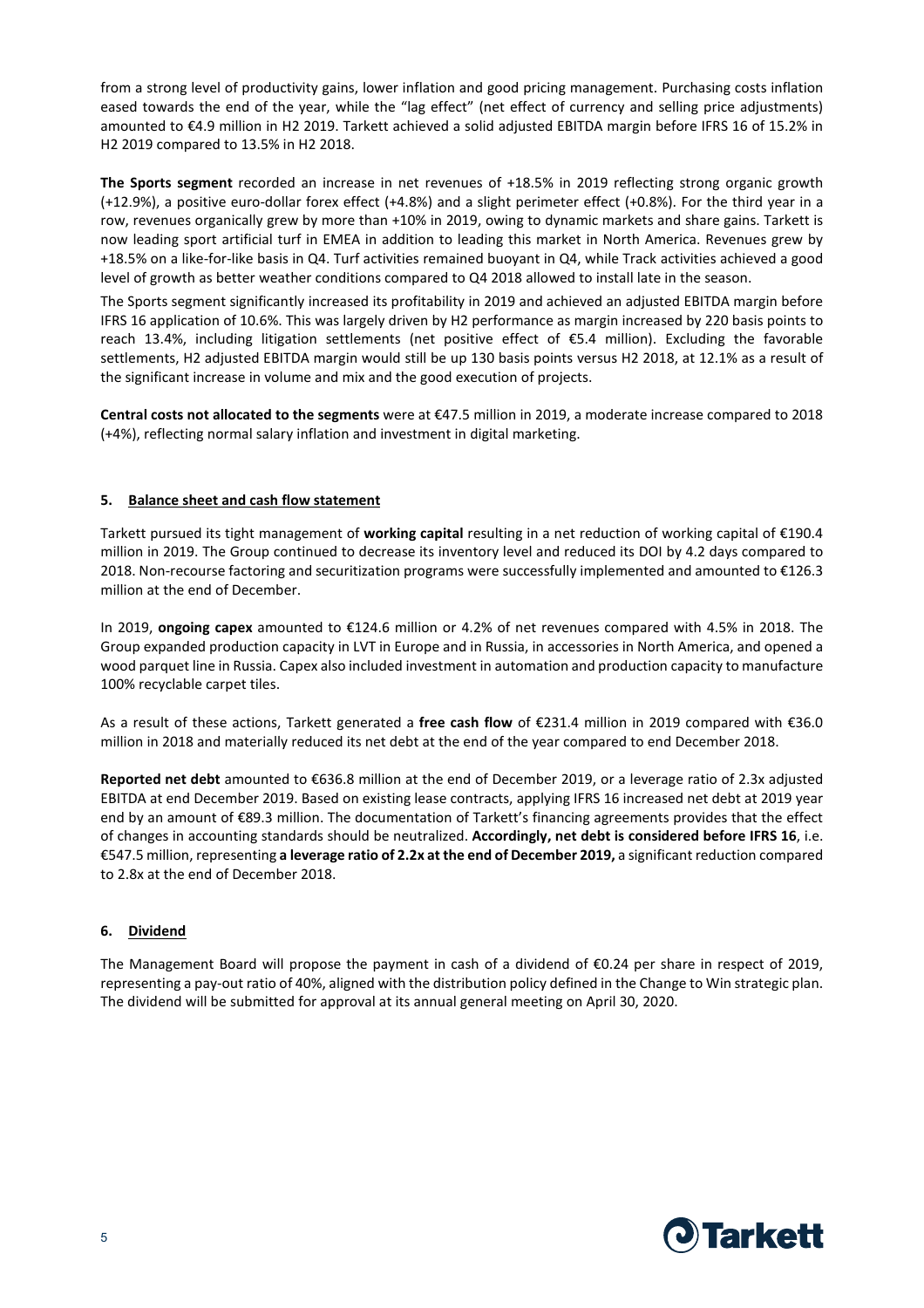*This press release may contain forward-looking statements. Such forward-looking statements do not constitute forecasts regarding results or any other performance indicator, but rather trends or targets. These statements are by their nature subject to risks and uncertainties as described in the Company's annual report registered in France with the French Autorité des Marchés financiers available on its website [\(www.tarkett.com\)](http://www.tarkett.com/). These statements do not reflect the future performance of the Company, which may differ significantly. The Company does not undertake to provide updates of these statements.*

*The audited consolidated financial statements for the full year 2019 are available on Tarkett's website [https://www.tarkett.com/en/content/financial-results.](https://www.tarkett.com/en/content/financial-results) The analysts' conference will be held on Friday February 14, 2020 at 11:00 am CET and an audio webcast service (live and playback) along with the results presentation will be available o[n https://www.tarkett.com/en/content/investors-2](https://www.tarkett.com/en/content/investors-2)*

#### **Financial calendar**

- April 28, 2020: Q1 2020 financial results *- press release after close of trading on the Paris market and conference call the following morning*
- April 30, 2020: Annual General Meeting
- July 29, 2020: Q2 and Half Year 2020 financial results *press release after close of trading on the Paris market and conference call the following morning*
- October 20, 2020: Q3 2020 financial results *press release after close of trading on the Paris market and conference call the following morning*

#### **Investor Relations Contact**

Tarkett – Emilie Megel – [emilie.megel@tarkett.com](mailto:emilie.megel@tarkett.com)

#### **Media contacts**

Tarkett - Véronique Bouchard Bienaymé - [communication@tarkett.com](mailto:communication@tarkett.com) Brunswick - [tarkett@brunswickgroup.com](mailto:tarkett@brunswickgroup.com) - Tel.: +33 (0) 1 53 96 83 83

#### **About Tarkett**

With a history of 140 years, Tarkett is a worldwide leader in innovative flooring and sports surface solutions, with net sales of €3 billion in 2019. Offering a wide range of products including vinyl, linoleum, rubber, carpet, wood, laminate, artificial turf and athletics tracks, the Group serves customers in over 100 countries across the globe. Tarkett has 12,500 employees and 33 industrial sites, and sells 1.3 million square meters of flooring every day, for hospitals, schools, housing, hotels, offices, stores and sports fields. Committed to change the game with circular economy, the Group has implemented an eco-innovation strategy based on Cradle to Cradle® principles, with the ultimate goal of contributing to people's health and wellbeing, and preserving natural capital. Tarkett is listed on Euronext Paris (compartment B, ISIN: FR0004188670, ticker: TKTT) and is included in the following indices: SBF 120 and CAC Mid 60. [www.tarkett.com.](http://www.tarkett.com/)

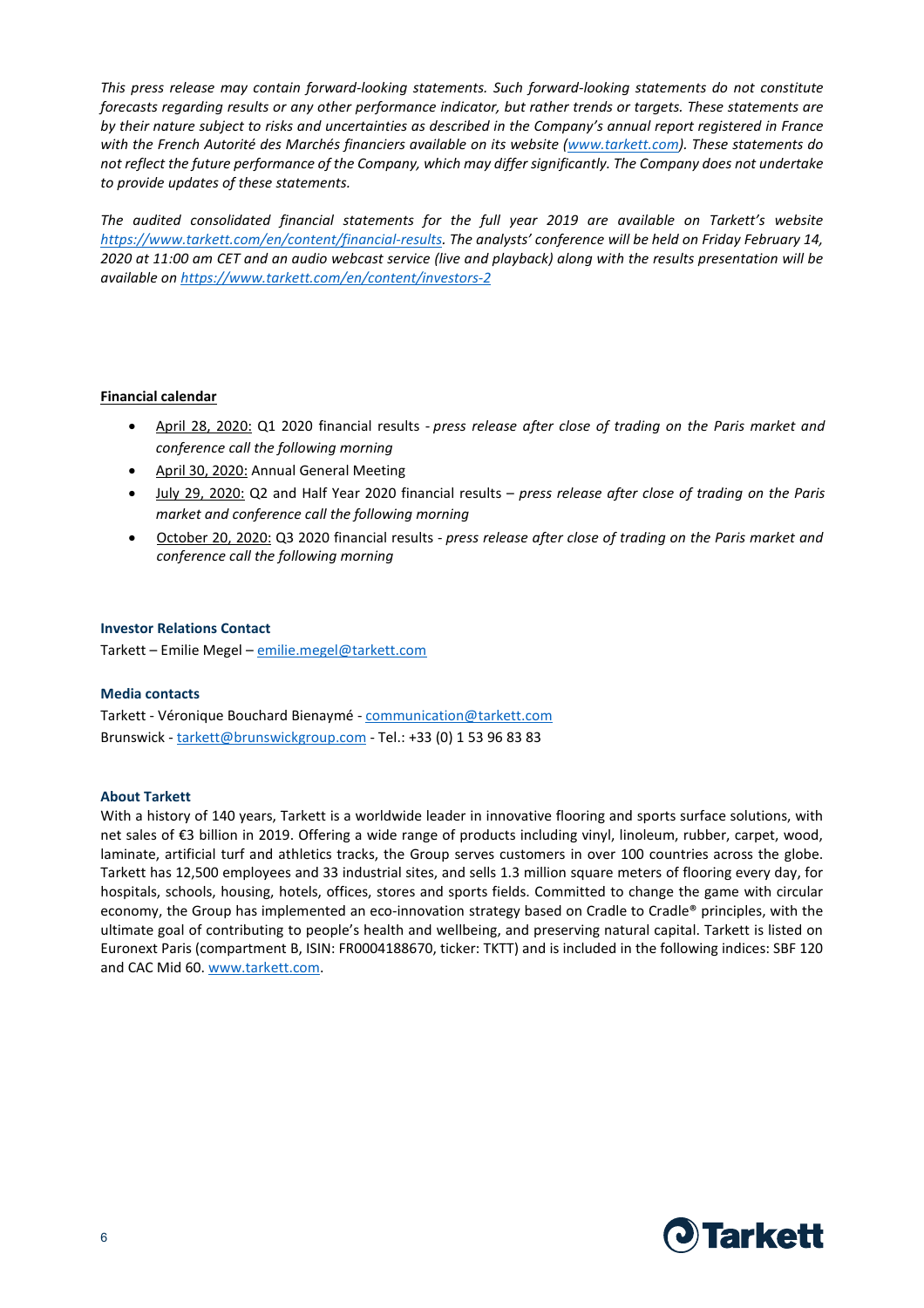## **Appendices**

## 1/ Reconciliation table for alternative performance indicators (not defined by IFRS)

- Organic growth measures the change in net sales as compared with the same period in the previous year, at constant scope of consolidation and exchange rates. The exchange rate effect is calculated by applying the previous year's exchange rates to sales for the current year and calculating the difference as compared with sales for the current year. It also includes the impact of price adjustments in CIS countries intended to offset movements in local currencies against the euro. In 2019, a €13.1 million positive adjustment in selling prices was excluded from organic growth and included in currency effects.
- Scope effects reflect:
	- o current-year sales for entities not included in the scope of consolidation in the same period in the previous year, up to the anniversary date of their consolidation;
	- o the reduction in sales relating to discontinued operations that are not included in the scope of consolidation for the current year but were included in sales for the same period in the previous year, up to the anniversary date of their disposal.

| $\epsilon$ million      | 2019    | 2018    | % Change  | o/w<br>exchange<br>rate effect | o/w scope<br>effect | o/w<br>organic<br>growth |
|-------------------------|---------|---------|-----------|--------------------------------|---------------------|--------------------------|
| Total Group - Q1        | 624.5   | 567.9   | $+10.0\%$ | $+2.4%$                        | $+3.8%$             | $+3.7%$                  |
| Total Group - Q2        | 787.8   | 749.4   | $+5.1%$   | $+3.0%$                        | $+2.8%$             | $-0.6%$                  |
| Total Group - H1        | 1.412.3 | 1.317.3 | $+7.2%$   | $+2.7%$                        | $+3.2%$             | $+1.3%$                  |
| Total Group $-$ Q3      | 907.1   | 839.9   | $+8.0%$   | $+3.4%$                        | $+2.0%$             | $+2.6%$                  |
| Total Group $-$ Q4      | 672.5   | 678.8   | $-0.9%$   | $+1.5%$                        | $+0.1%$             | $-2.5%$                  |
| <b>Total Group - FY</b> | 2.991.9 | 2.836.1 | $+5.5%$   | $+2.6%$                        | $+2.1%$             | $+0.7%$                  |

 Adjusted EBITDA is the operating income before depreciation, amortization and the following adjustments: restructuring costs, gains or losses on disposals of significant assets, provisions and reversals of provisions for impairment, costs related to business combinations and legal reorganizations, expenses related to share-based payments and other one-off expenses considered non-recurring by their nature.

| $\epsilon$ million                                | <b>FY 2019</b> | <b>Restructuring</b>     | Gains/losses<br>on asset sales<br>/impairment | <b>Business</b><br><b>combinations</b> | Share-<br>based<br>payments | <b>Other</b>                 | <b>FY 2019</b><br><b>Adjusted</b> |
|---------------------------------------------------|----------------|--------------------------|-----------------------------------------------|----------------------------------------|-----------------------------|------------------------------|-----------------------------------|
| Net revenue                                       | 2,991.9        | $-0.0$                   | $\blacksquare$                                | $\blacksquare$                         | $\overline{\phantom{a}}$    | $\blacksquare$               | 2,991.9                           |
| Cost of sales                                     | $-2,321.7$     | 12.7                     | $-0.5$                                        | $-0.2$                                 | 0.0                         | 2.6                          | $-2,307.1$                        |
| <b>Gross profit</b>                               | 670.2          | 12.7                     | $-0.5$                                        | $-0.2$                                 | 0.0                         | 2.6                          | 684.8                             |
| Selling and distribution<br>expenses              | $-360.9$       | 1.5                      | 0.1                                           |                                        | 0.0                         | $-0.1$                       | $-359.5$                          |
| Research and development                          | $-32.8$        | 0.5                      | $\overline{\phantom{a}}$                      | $\overline{\phantom{a}}$               | 0.0                         | $\qquad \qquad \blacksquare$ | $-32.3$                           |
| General and administrative<br>expenses            | $-184.0$       | 1.6                      | 0.4                                           | 0.1                                    | 4.1                         | 1.2                          | $-176.7$                          |
| Other operating expenses                          | 4.1            | 3.5                      | $-2.2$                                        | $\overline{\phantom{a}}$               | $\qquad \qquad -$           | $\overline{\phantom{a}}$     | 5.5                               |
| <b>Result from operating</b><br>activities (EBIT) | 96.6           | 19.7                     | $-2.2$                                        | $-0.1$                                 | 4.1                         | 3.6                          | 121.8                             |
| Depreciation and amortization                     | 158.2          | $\overline{\phantom{a}}$ | 0.0                                           | $\overline{\phantom{a}}$               | $\qquad \qquad -$           | $\overline{\phantom{a}}$     | 158.2                             |
| <b>EBITDA</b>                                     | 254.7          | 19.7                     | $-2.2$                                        | $-0.1$                                 | 4.1                         | 3.6                          | 280.0                             |

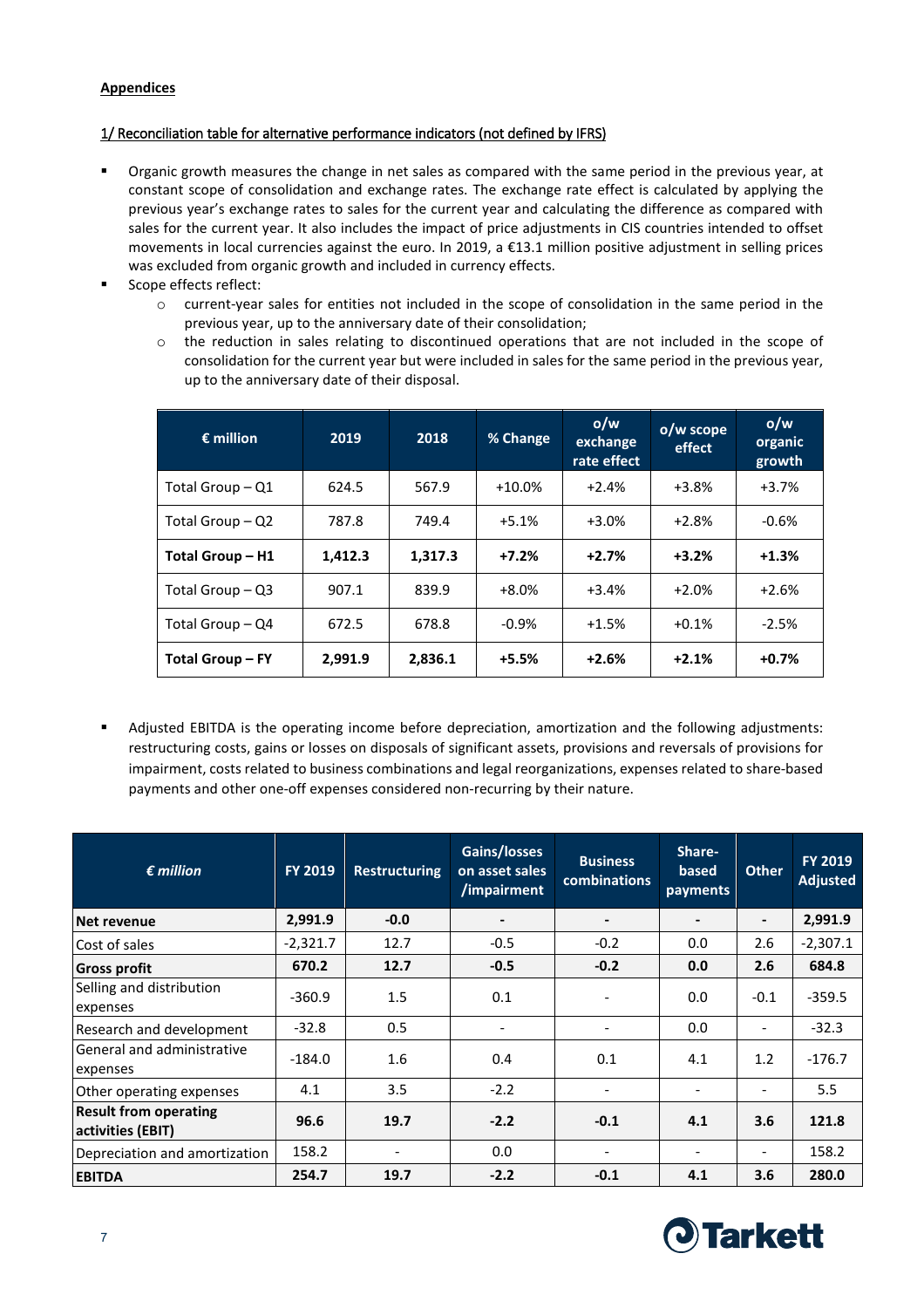Free cash flow is defined as cash generated from operations, plus or minus the following inflows and outflows: net capital expenditure (investments in property plant and equipment and intangible assets net from proceeds), net interest received (paid), net income taxes collected (paid), and miscellaneous operating items received (paid).

| Free cash flow reconciliation table ( in $\epsilon$ million)                              | <b>FY 2019</b> | <b>FY 2018</b> |
|-------------------------------------------------------------------------------------------|----------------|----------------|
| Operating cash flow before working capital changes excl.<br>payment for lease liabilities | 258.2          | 218.5          |
| Payment of lease liabilities                                                              | $-31.9$        | $-0.4$         |
| Operating cash flow before working capital changes incl.<br>payment for lease liabilities | 226.3          | 218.1          |
| Change in working capital                                                                 | 190.4          | $-12.3$        |
| Net interest paid                                                                         | $-22.7$        | $-17.2$        |
| Net taxes paid                                                                            | $-30.5$        | $-25.3$        |
| Miscellaneous operational items paid                                                      | $-11.2$        | $-0.7$         |
| Acquisitions of intangible assets and property, plant and<br>equipment                    | $-124.6$       | $-128.2$       |
| Proceeds from sale of property, plant and equipment                                       | 3.7            | 1.5            |
| Free cash flow                                                                            | 231.4          | 36.0           |

Leverage, as per our debt documentation, is the ratio net debt to adjusted EBITDA before IFRS 16.

## **2/ Bridges (€ million)**

| <b>FY 2018</b>                      | 2,836.1 |
|-------------------------------------|---------|
| $+/-$ EMEA                          | 8.0     |
| +/- North America                   | $-54.2$ |
| +/- CIS, APAC & LATAM               | $-5.8$  |
| $+/-$ Sports                        | $+72.9$ |
| FY 2019 Sales Like for Like         | 2,857.0 |
| +/- Perimeter                       | $+60.3$ |
| +/- Currencies                      | $+61.5$ |
| +/- Selling price lag effect in CIS | $+13.1$ |
| <b>FY 2019</b>                      | 2,991.9 |

#### **Net sales by division Adjusted EBITDA by nature**

| <b>FY 2018</b>                      | 248.7   |
|-------------------------------------|---------|
| +/- Volume / Mix                    | $-39.3$ |
| +/- Sales pricing                   | $+22.4$ |
| +/- Raw Material & Freight          | $-10.0$ |
| +/- Salary increase                 | $-16.0$ |
| +/- One-off and others              | $-8.1$  |
| +/- Productivity                    | $+26.6$ |
| +/- SG&A                            | $+5.8$  |
| +/- Selling price lag effect in CIS | $+7.6$  |
| +/- Currencies                      | $+0.8$  |
| +/- Perimeter                       | $+11.0$ |
| FY 2019 before IFRS 16 application  | 249.5   |
| $+/-$ IFRS 16 impact                | $+30.5$ |
| FY 2019 after IFRS 16 application   | 280.0   |

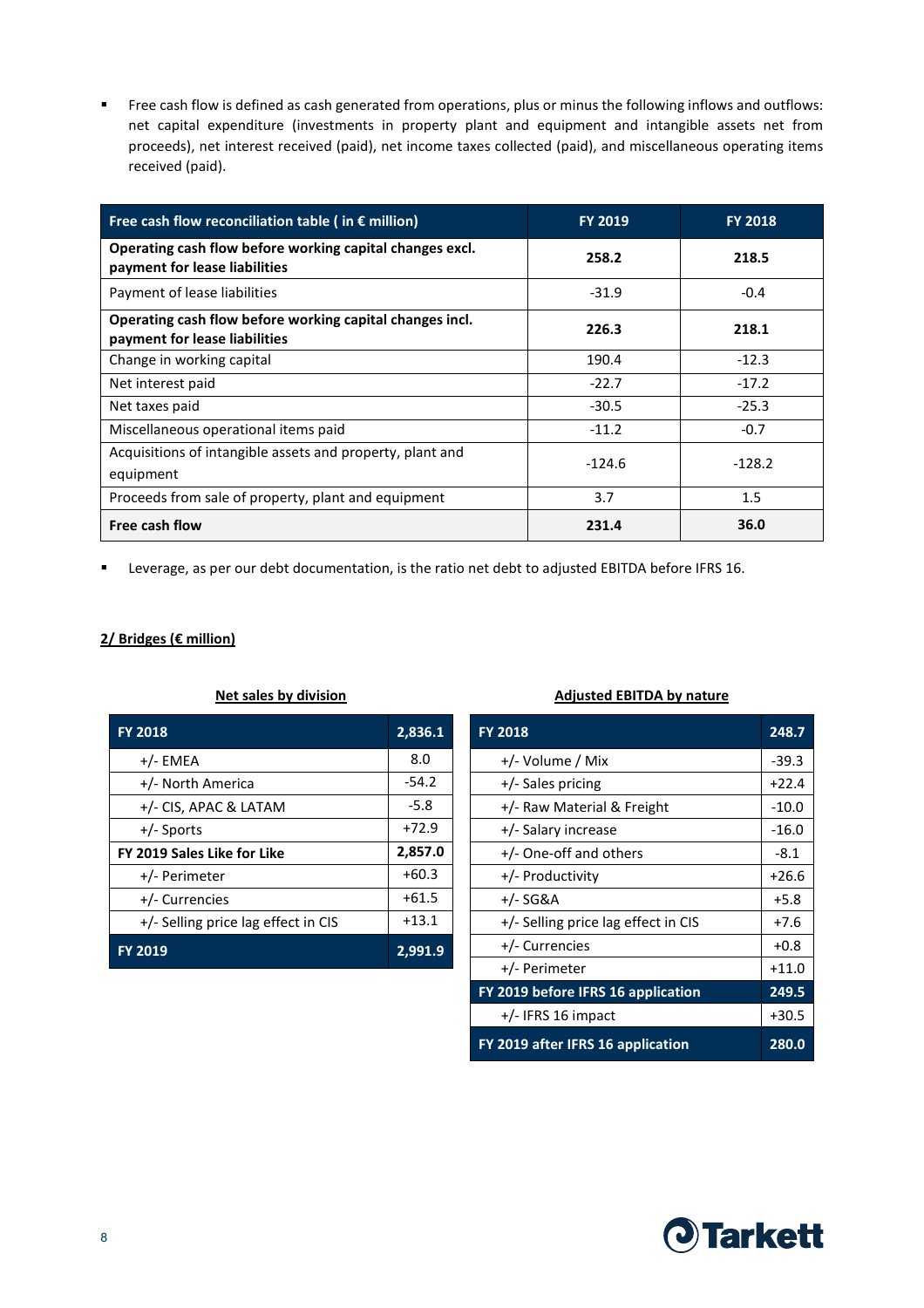## **3/ Quarterly net revenues by segment**

| $\epsilon$ million | Q1 2019 | Q1 2018 | % change | o/w organic<br>growth |
|--------------------|---------|---------|----------|-----------------------|
| <b>EMEA</b>        | 239.0   | 228.3   | $+4.7%$  | $+5.8%$               |
| North America      | 195.8   | 163.5   | $+19.7%$ | $-0.6%$               |
| CIS, APAC & LATAM  | 112.5   | 116.3   | $-3.2%$  | $-2.2%$               |
| Sports             | 77.2    | 59.8    | $+29.1%$ | $+19.4%$              |
| <b>Group total</b> | 624.5   | 567.9   | $+10.0%$ | $+3.7%$               |
| $\epsilon$ million | Q2 2019 | Q2 2018 | % change | o/w organic<br>growth |
| <b>EMEA</b>        | 231.5   | 236.0   | $-1.9%$  | $-1.4%$               |
| North America      | 233.4   | 214.8   | $+8.7%$  | $-5.6%$               |
| CIS, APAC & LATAM  | 143.1   | 145.4   | $-1.6%$  | $-3.8%$               |
| Sports             | 179.8   | 153.2   | $+17.4%$ | $+10.5%$              |
| <b>Group total</b> | 787.8   | 749.4   | $+5.1%$  | $-0.6%$               |
| $\epsilon$ million | Q3 2019 | Q3 2018 | % change | o/w organic<br>growth |
| <b>EMEA</b>        | 223.5   | 225.2   | $-0.8%$  | $+0.1%$               |
| North America      | 230.1   | 206.0   | $+11.7%$ | $-2.2%$               |
| CIS, APAC & LATAM  | 171.0   | 165.4   | $+3.4%$  | $+0.2%$               |
| Sports             | 282.4   | 243.3   | $+16.1%$ | $+10.5%$              |
| <b>Group total</b> | 907.1   | 839.9   | $+8.0%$  | $+2.6%$               |
| $\epsilon$ million | Q4 2019 | Q4 2018 | % change | o/w organic<br>growth |
| <b>EMEA</b>        | 216.4   | 218.9   | $-1.1%$  | $-1.0%$               |
| North America      | 166.6   | 199.3   | $-16.4%$ | $-18.9%$              |
| CIS, APAC & LATAM  | 160.8   | 153.4   | $+4.8%$  | $+1.3%$               |
| Sports             | 128.7   | 107.3   | $+20.0%$ | $+18.5%$              |
| <b>Group total</b> | 672.5   | 678.8   | $-0.9%$  | $-2.5%$               |

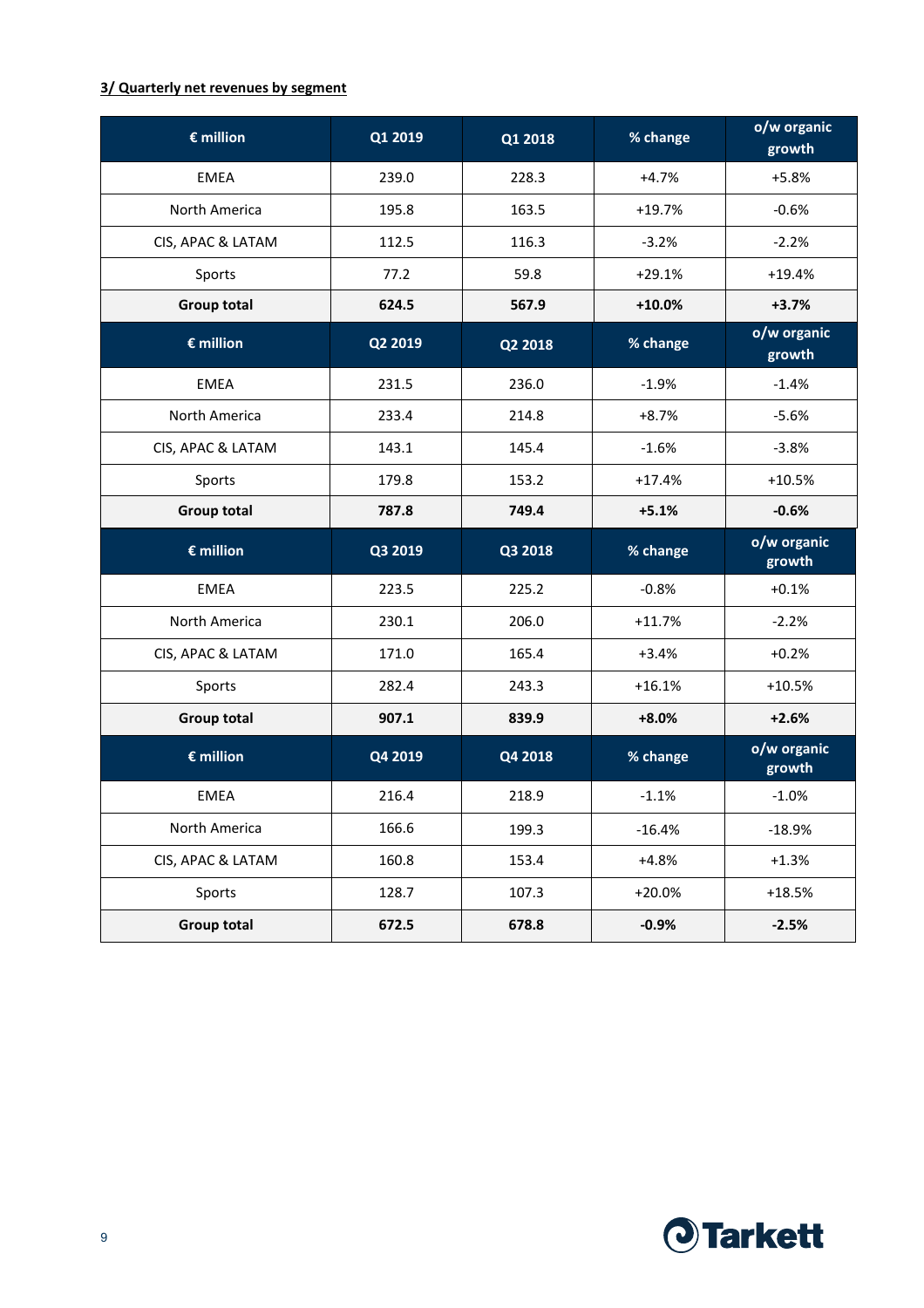## **4/ Quarterly adjusted EBITDA**

| $\epsilon$ million                      | Q1 2019 | Q1 2018                  | Q1 2019<br>margin | Q1 2018<br>margin        | Q2 2019 | Q2 2018 | Q2 2019<br>margin | Q2 2018<br>margin |
|-----------------------------------------|---------|--------------------------|-------------------|--------------------------|---------|---------|-------------------|-------------------|
| <b>Adjusted EBITDA</b><br>excl. IFRS 16 | 35.8    | 29.8                     | 5.7%              | 5.2%                     | 76.1    | 86.3    | 9.7%              | 11.5%             |
| Reported<br>adjusted EBITDA             | 43.1    | $\overline{\phantom{a}}$ | 6.9%              | $\overline{\phantom{a}}$ | 83.6    |         | 10.6%             |                   |
|                                         |         |                          |                   |                          |         |         |                   |                   |
| $\epsilon$ million                      | Q3 2019 | Q3 2018                  | Q3 2019<br>margin | Q3 2018<br>margin        | Q4 2019 | Q4 2018 | Q4 2019<br>margin | Q4 2018<br>margin |
| <b>Adjusted EBITDA</b><br>excl. IFRS 16 | 107.5   | 97.7                     | 11.8%             | 11.6%                    | 30.2    | 35.0    | 4.5%              | 5.2%              |

## **5/ H1 and H2 net revenues by segment**

| $\epsilon$ million | H1 2019             | H1 2018             | % change | o/w organic<br>growth |
|--------------------|---------------------|---------------------|----------|-----------------------|
| <b>EMEA</b>        | 470.5               | 464.3               | $+1.3%$  | $+2.1%$               |
| North America      | 429.2               | 378.3               | $+13.4%$ | $-3.4%$               |
| CIS, APAC & LATAM  | 255.7               | 261.7               | $-2.3%$  | $-3.1%$               |
| Sports             | 257.0               | 213.0               | $+20.7%$ | $+13.1%$              |
| <b>Group total</b> | 1,412.3             | 1,317.3             | $+7.2%$  | $+1.3%$               |
| $\epsilon$ million | H <sub>2</sub> 2019 | H <sub>2</sub> 2018 | % change | o/w organic<br>growth |
| <b>EMEA</b>        | 440.0               | 444.1               | $-0.9%$  | $-0.4%$               |
| North America      | 396.7               | 405.3               | $-2.1%$  | $-10.3%$              |
| CIS, APAC & LATAM  | 331.8               | 318.7               | $+4.1%$  | $+0.7%$               |
| Sports             | 411.1               | 350.6               | $+17.3%$ | $+12.9%$              |
| <b>Group total</b> | 1,579.6             | 1,518.8             | $+4.0%$  | $+0.3%$               |

## **6/ H1 and H2 adjusted EBITDA and margin before IFRS 16**

| $\epsilon$ million | H1 2019 | H1 2018 | H1 2019<br>margin | H1 2018<br>margin | H <sub>2</sub> 2019 | H <sub>2</sub> 2018 | H <sub>2</sub> 2019<br>margin | H <sub>2</sub> 2018<br>margin |
|--------------------|---------|---------|-------------------|-------------------|---------------------|---------------------|-------------------------------|-------------------------------|
| EMEA               | 51.3    | 57.1    | 10.9%             | 12.3%             | 43.5                | 40.2                | 9.9%                          | 9.1%                          |
| North America      | 37.4    | 35.5    | 8.7%              | 9.4%              | 14.0                | 34.6                | 3.5%                          | 8.5%                          |
| CIS, APAC & LATAM  | 29.5    | 31.1    | 11.5%             | 11.9%             | 50.3                | 43.0                | 15.2%                         | 13.5%                         |
| Sports             | 16.2    | 13.9    | 6.3%              | 6.5%              | 54.9                | 39.0                | 13.4%                         | 11.2%                         |
| Central costs      | $-22.6$ | $-21.5$ |                   |                   | $-24.9$             | $-24.1$             |                               |                               |
| <b>Total Group</b> | 111.8   | 116.1   | 7.9%              | 8.8%              | 137.7               | 132.7               | 8.7%                          | 8.7%                          |